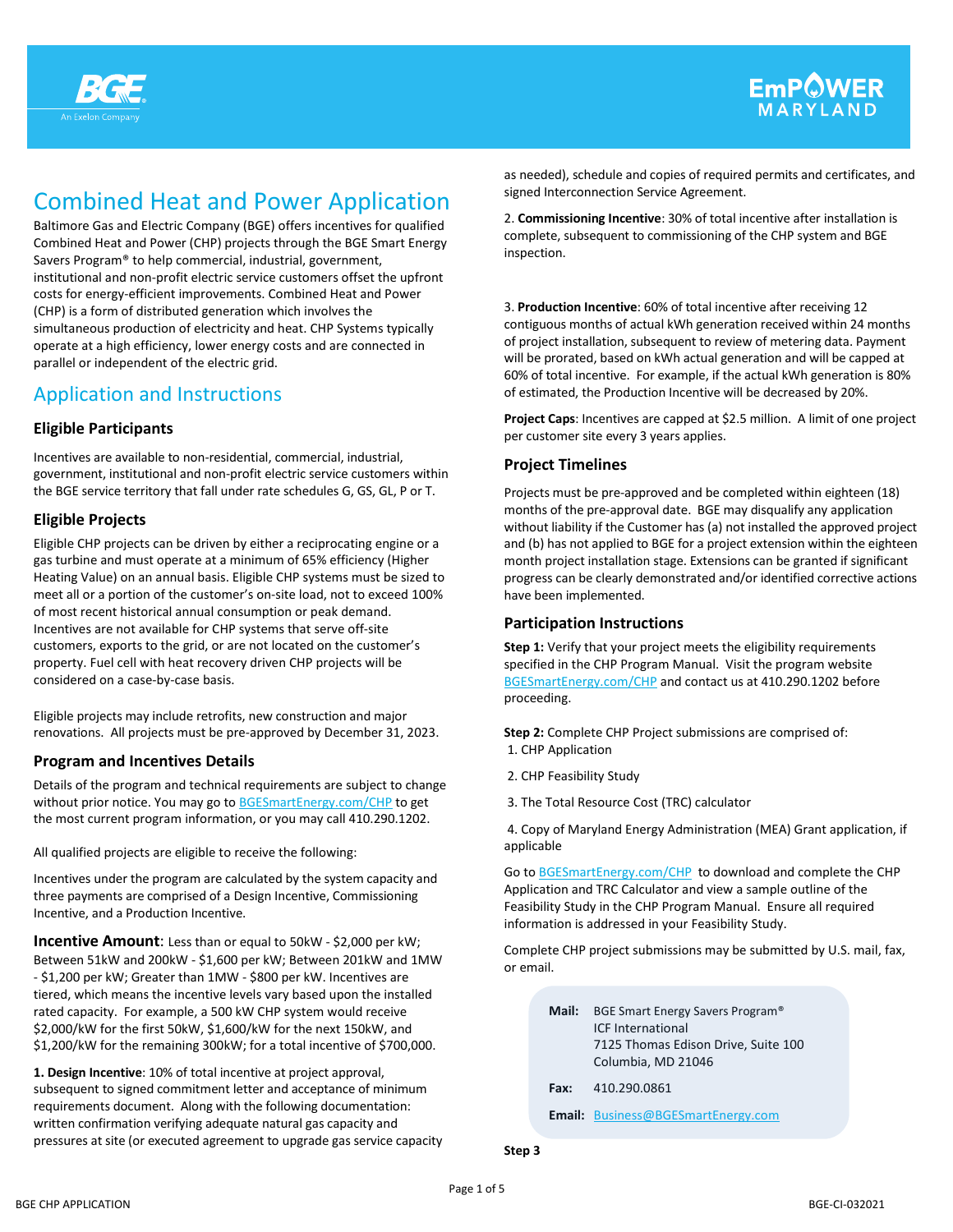All project submissions will be reviewed for eligibility and completeness. Completed project submissions will be reviewed in the order received. Applicants who submit incomplete project submissions will be notified of deficiencies. BGE and the Customer will develop a Minimum Requirements Document (MRD) specifying project-specific incentive offer conditions such as milestones, measurement & verification, interconnection and permitting plans and operational requirements along with any additional required documentation. The Customer will be required to sign a Customer Pre-Approval Letter from BGE and provide written verification of natural gas capacity and pressure at the project site (if applicable). Upon receipt of the signed letter, BGE will disburse the Design Incentive.

#### **Step 4**

The Customer will be required to submit monthly progress reports detailing key project activities and milestones for each month up until the final inspection of the project by BGE. Monthly progress reports are due on the 10<sup>th</sup> day of the month and must cover the entire previous month.

#### **Step 5**

Upon design, construction and commissioning of the CHP project, BGE will conduct an inspection. Unless there are significant issues, BGE will disburse the Installation Incentive or revise the incentive, as applicable.

#### **Step 6**

The performance period may last up to 24 months from the date of final system inspection by BGE. Applicants must adhere to the agreed upon M&V plan as stated in the MRD. Unless there are significant issues, BGE will disburse the Production Incentive based on review of the contiguous 12-months of performance data submitted.

## **Questions**

If you have questions about the program, call 410.290.1202, email [Business@BGESmartEnergy.com](mailto:business@bgesmartenergy.com) or visit BGESmartEnergy.com/CHP.

| I. CUSTOMER INFORMATION                                                                                        |                                                         |  |  |  |  |
|----------------------------------------------------------------------------------------------------------------|---------------------------------------------------------|--|--|--|--|
| Application Date <b>Application</b>                                                                            |                                                         |  |  |  |  |
|                                                                                                                |                                                         |  |  |  |  |
|                                                                                                                |                                                         |  |  |  |  |
|                                                                                                                |                                                         |  |  |  |  |
|                                                                                                                |                                                         |  |  |  |  |
|                                                                                                                |                                                         |  |  |  |  |
|                                                                                                                |                                                         |  |  |  |  |
|                                                                                                                |                                                         |  |  |  |  |
| <b>Business Type (if applicable)</b>                                                                           |                                                         |  |  |  |  |
| $\Box$ Minority-Owned Business<br>$\Box$ Woman-Owned Business<br>$\Box$ Veteran-Owned Business                 |                                                         |  |  |  |  |
| Sector Type (select one)<br>Education<br>$\Box$ Government<br>$\Box$ Healthcare<br>□ ∴                         | Hospitality<br>$\Box$ Industrial<br>O.                  |  |  |  |  |
| $\Box$ Property Management<br>Retail<br>Nonprofit                                                              | Other<br>O                                              |  |  |  |  |
| Building Type (select one)                                                                                     |                                                         |  |  |  |  |
| $\Box$ Office<br>$\Box$ Retail<br>$\Box$ School<br>$\Box$ University                                           | $\Box$ Religious Facility<br>$\Box$ Grocery             |  |  |  |  |
| $\Box$ Warehouse<br>$\Box$ Health Facility<br>$\Box$ Lodging<br>$\Box$ Industrial                              | $\Box$ Multifamily<br>$\Box$ Restaurant<br>$\Box$ Other |  |  |  |  |
| Project Type (select one)                                                                                      |                                                         |  |  |  |  |
| □ New Building □ Addition/Renovation □ Change of Building Use □ Retrofit/Equipment Replacement □ New Equipment |                                                         |  |  |  |  |
| □ Existing Facility □ Other<br>□                                                                               |                                                         |  |  |  |  |
| Square footage covered by application: ___________                                                             |                                                         |  |  |  |  |
| II. CONTRACTOR/VENDOR INFORMATION                                                                              |                                                         |  |  |  |  |
|                                                                                                                |                                                         |  |  |  |  |
|                                                                                                                |                                                         |  |  |  |  |
|                                                                                                                |                                                         |  |  |  |  |
|                                                                                                                |                                                         |  |  |  |  |
|                                                                                                                |                                                         |  |  |  |  |
| <b>Contact Person Contact Person</b>                                                                           |                                                         |  |  |  |  |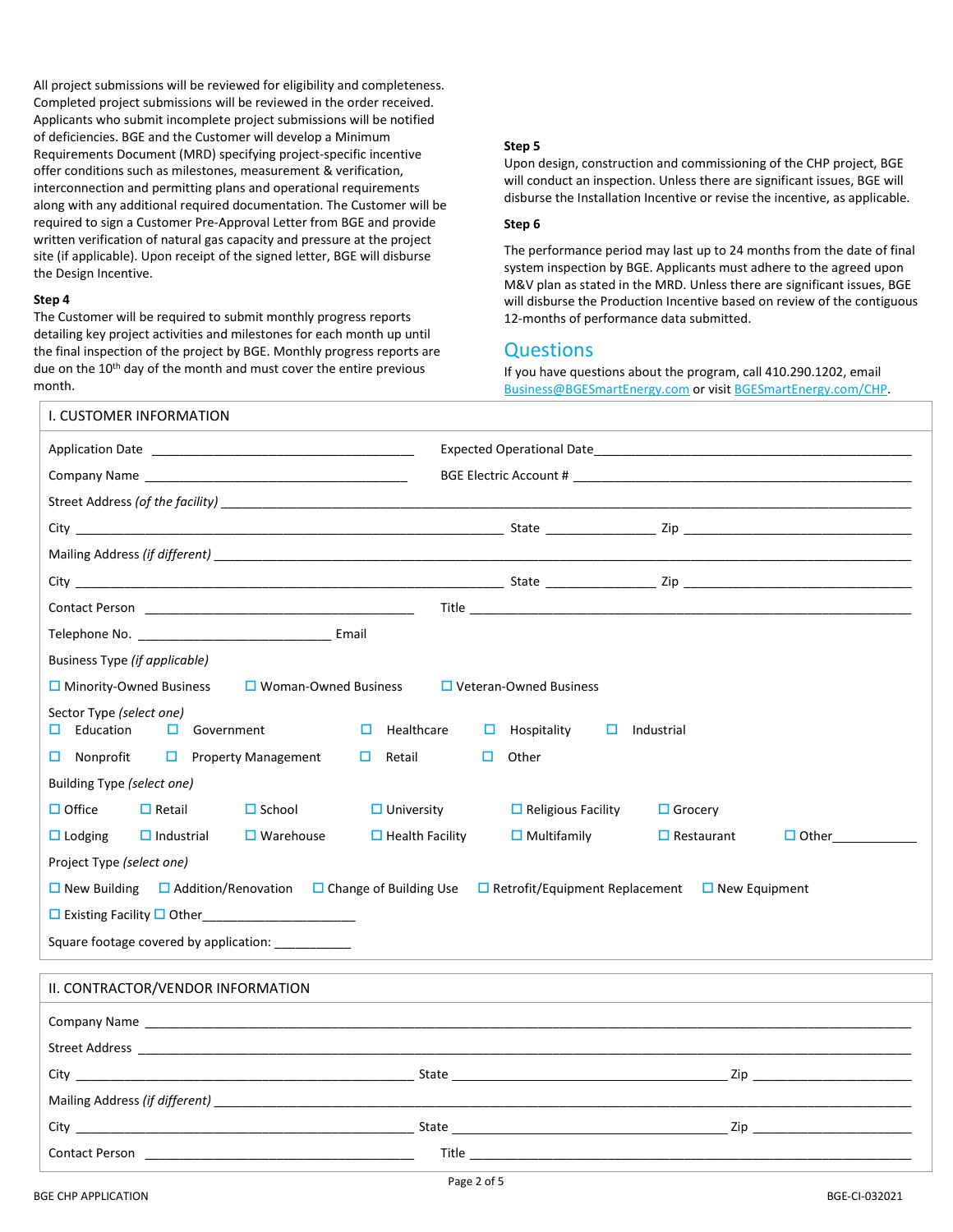| Certified Business Type (if applicable) $\Box$ Minority-Owned Business $\Box$ Woman-Owned Business $\Box$ Veteran-Owned Business |  |  |                                                                                                                                                                                                                                |  |  |
|----------------------------------------------------------------------------------------------------------------------------------|--|--|--------------------------------------------------------------------------------------------------------------------------------------------------------------------------------------------------------------------------------|--|--|
| II. PAYMENT INFORMATION                                                                                                          |  |  |                                                                                                                                                                                                                                |  |  |
| Payment to: $\Box$ Customer $\Box$ Contractor                                                                                    |  |  |                                                                                                                                                                                                                                |  |  |
|                                                                                                                                  |  |  |                                                                                                                                                                                                                                |  |  |
|                                                                                                                                  |  |  |                                                                                                                                                                                                                                |  |  |
|                                                                                                                                  |  |  |                                                                                                                                                                                                                                |  |  |
| III. ADMINISTRATIVE USE ONLY                                                                                                     |  |  |                                                                                                                                                                                                                                |  |  |
|                                                                                                                                  |  |  | Program Rep. The contract of the contract of the contract of the contract of the contract of the contract of the contract of the contract of the contract of the contract of the contract of the contract of the contract of t |  |  |
|                                                                                                                                  |  |  | Pre-approval Incentive \$                                                                                                                                                                                                      |  |  |
|                                                                                                                                  |  |  |                                                                                                                                                                                                                                |  |  |
|                                                                                                                                  |  |  |                                                                                                                                                                                                                                |  |  |
|                                                                                                                                  |  |  |                                                                                                                                                                                                                                |  |  |

### IV. PROJECT SUMMARY

Use the section below to summarize the project.

**Project Overview** *: Include site details, primary business function, hours of operation (weekday and weekend)*

**Baseline Summary** *: Include actual or estimated electricity consumption, gas use, heating and cooling loads – minimum, average and maximum, existing unit price of electricity (\$/kWh) and unit price of gas(\$/MMBtu)*

**Proposed System Summary** *: Include CHP technology details – prime-mover (engine or turbine), capacity, manufacturer and model number, waste heat utilization source (heating and/or cooling), CHP operating schedule*

**Proposed Project Financials :** *Include Existing Unit Electricity and Gas Costs, Estimated Annual \$ savings, Anticipated Cost of the Project and Anticipated Incentive*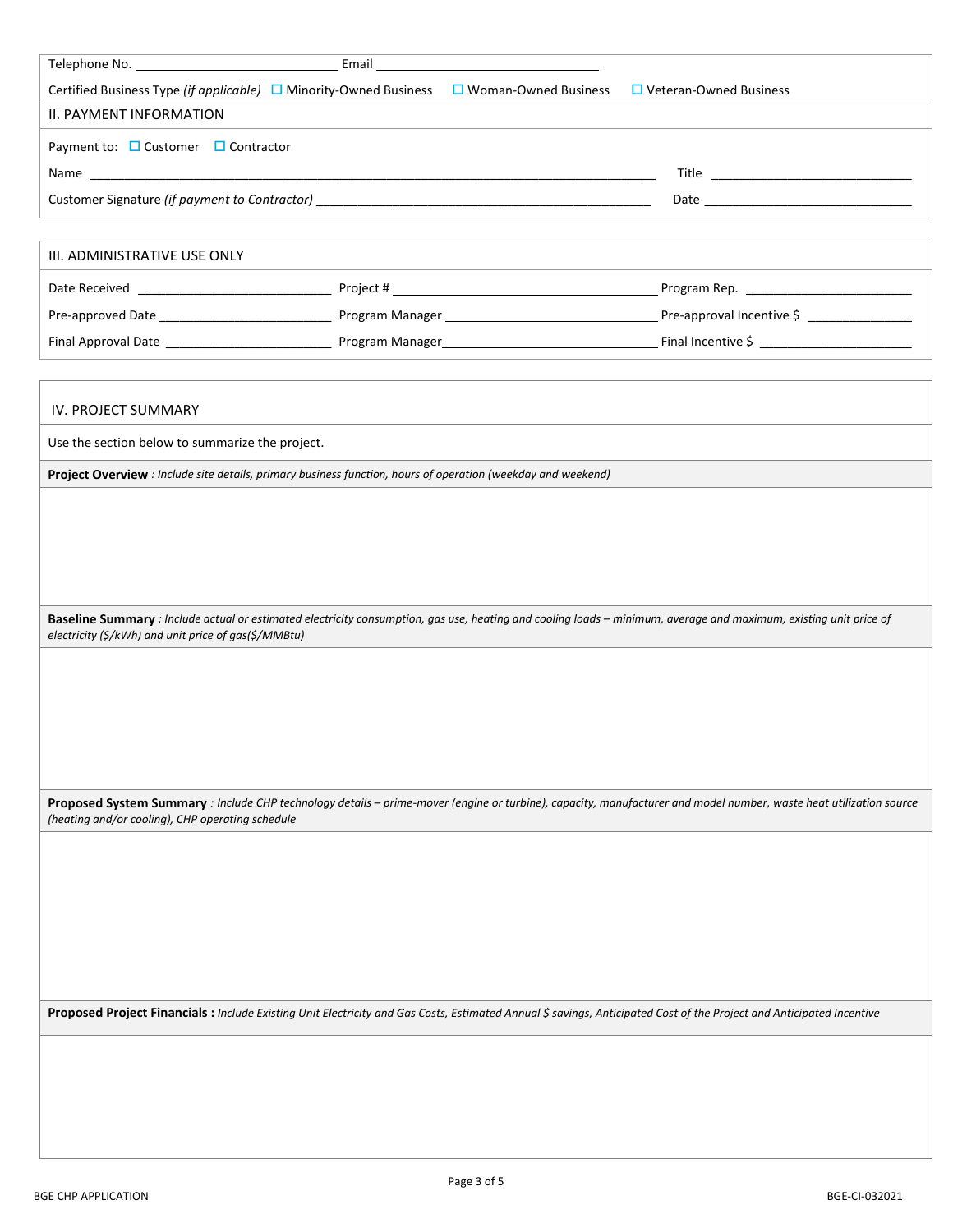#### **CHP Efficiency Calculation (HHV Basis)**

CHP Efficiency  $(\%) = \frac{Annual \ Electricity \ production (Btu) + Annual \ Wave \ Heat \ Capital \ (Btu)}{1}$ Annual CHP Fuel Consumption (Btu)

#### V. PROPOSAL CHECKLIST

Please include the following items:

- $\square$  Complete & Signed CHP Application
- $\Box$  CHP Feasibility Study
- □ Completed TRC Calculator Spreadsheet

#### VI. CUSTOMER ACKNOWLEDGMENT

By signing below, I hereby certify that all statements made on this application are correct to the best of my knowledge and that I have read and agree to the **Terms & Conditions** on page 5.

| Authorized Representative <i>(please print)</i> | Title |
|-------------------------------------------------|-------|
|                                                 |       |

#### Signature \_\_\_\_\_\_\_\_\_\_\_\_\_\_\_\_\_\_\_\_\_\_\_\_\_\_\_\_\_\_\_\_\_\_\_\_\_\_\_\_\_\_\_\_\_\_\_\_\_\_\_\_\_\_\_\_\_\_\_\_\_\_\_\_\_\_\_\_\_\_\_\_\_\_\_\_\_\_\_\_ Date\_\_\_\_\_\_\_\_\_\_\_\_\_\_\_\_\_\_\_\_\_\_\_\_\_\_\_\_\_\_

Note: Upon completion of project, BGE customer of record must sign and return the written pre-approval letter and provide paid invoices for all energy efficiency measures.

> For more information about the program, go to BGESmartEnergy.com/CHP or call 410.290.1202. Mail to: BGE Smart Energy Savers Program®, c/o ICF International, 7125 Thomas Edison Drive, Suite 100, Columbia, MD 21046.